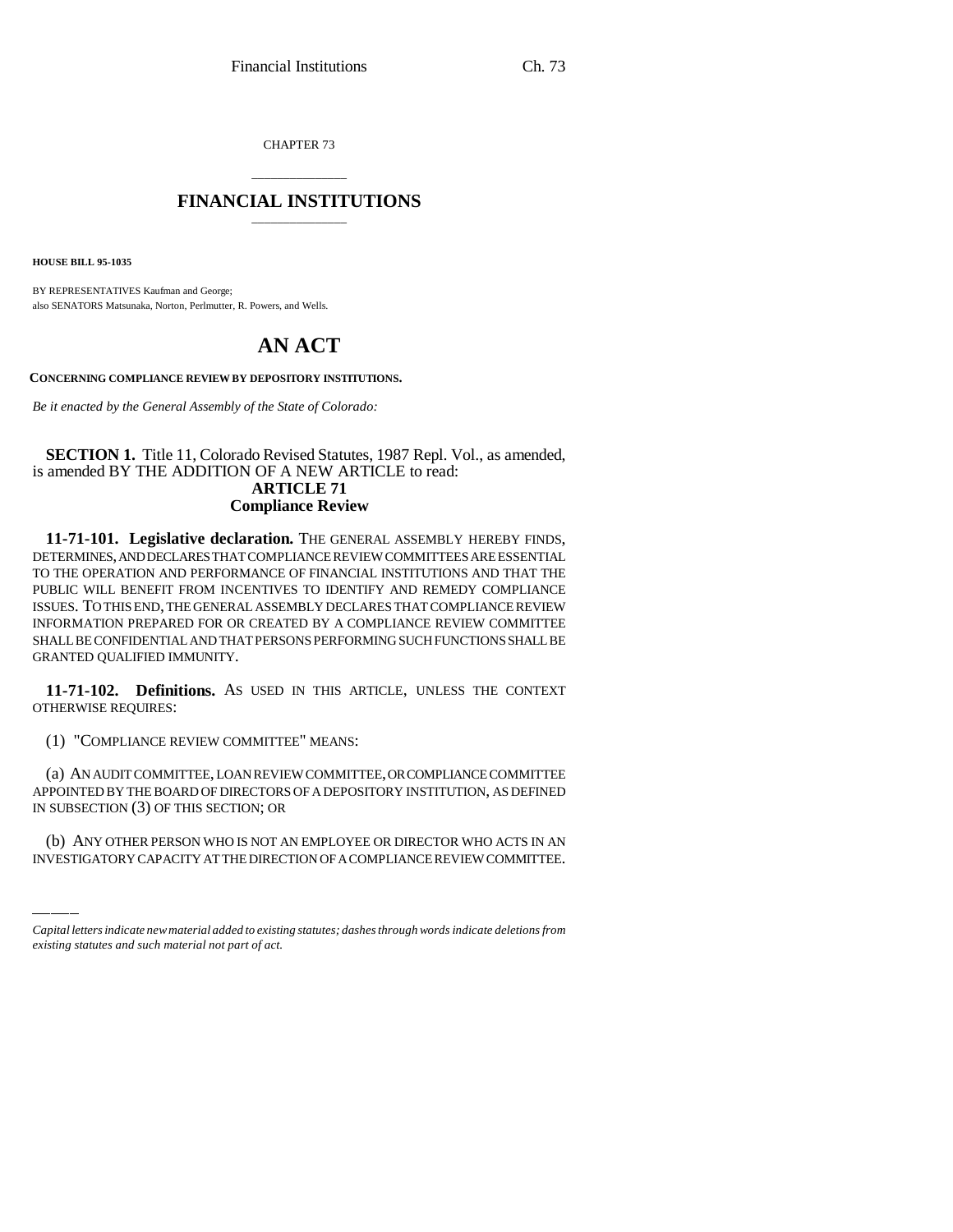(2) "COMPLIANCE REVIEW DOCUMENTS" MEANS DOCUMENTS EXCLUSIVELY PREPARED FOR OR CREATED BY A COMPLIANCE REVIEW COMMITTEE.

(3) (a) "DEPOSITORY INSTITUTION" MEANS:

(I) A PERSON ORGANIZED, CHARTERED, DOING BUSINESS, OR HOLDING AN AUTHORIZATION CHARTER UNDER THE LAWS OF THIS STATE OR THE UNITED STATES TO RECEIVE DEPOSITS, WHICH PERSON IS SUPERVISED OR EXAMINED FOR THE PROTECTION OF DEPOSITORS BY AN OFFICIAL OR AGENCY OF A STATE OR THE UNITED STATES. "DEPOSITS" INCLUDES DEPOSITS IN SAVINGS, SHARE, CERTIFICATE, OR OTHER DEPOSIT ACCOUNTS.

(II) A TRUST COMPANY OR OTHER INSTITUTION THAT IS CHARTERED PURSUANT TO ARTICLE 23 OF THIS TITLE.

(b) "DEPOSITORY INSTITUTION" DOES NOT INCLUDE AN INSURANCE COMPANY OR OTHER ORGANIZATION PRIMARILY ENGAGED IN THE BUSINESS OF INSURANCE.

(4) "LOAN REVIEW COMMITTEE" MEANS A PERSON OR GROUP OF PERSONS WHO, ON BEHALF OF A DEPOSITORY INSTITUTION, REVIEWS LOANS HELD BY SUCH INSTITUTION FOR THE PURPOSE OF ASSESSING THE CREDIT QUALITY OF THE LOANS, COMPLIANCE WITH THE INSTITUTION'S LOAN POLICIES, AND COMPLIANCE WITH APPLICABLE LAWS AND REGULATIONS.

(5) "PERSON" MEANS AN INDIVIDUAL, GROUP OF INDIVIDUALS, BOARD, COMMITTEE, PARTNERSHIP, FIRM, ASSOCIATION, CORPORATION, OR OTHER LEGAL ENTITY.

**11-71-103. Applicability of article - confidentiality of compliance review committee documents.** (1) THIS ARTICLE APPLIES TO A COMPLIANCE REVIEW COMMITTEE THE FUNCTIONS OF WHICH ARE TO EVALUATE AND SEEK TO IMPROVE:

(a) LOAN UNDERWRITING STANDARDS;

(b) ASSET QUALITY;

(c) COMPLIANCE WITH FEDERAL OR STATE STATUTORY OR REGULATORY REQUIREMENTS; OR

(d) FINANCIAL REPORTING TO FEDERAL OR STATE REGULATORY AGENCIES.

(2) (a) (I) EXCEPT AS PROVIDED IN SUBSECTION (3) OF THIS SECTION, COMPLIANCE REVIEW DOCUMENTS, INCLUDING THOSE WHICH HAVE BEEN DELIVERED TO A FEDERAL OR STATE GOVERNMENTAL AGENCY, ARE CONFIDENTIAL AND NOT DISCOVERABLE OR ADMISSIBLE IN EVIDENCE IN ANY CIVIL ACTION ARISING OUT OF MATTERS EVALUATED BY THE COMPLIANCE REVIEW COMMITTEE.

(II) NOTWITHSTANDING ANY PROVISION TO THE CONTRARY, THIS ARTICLE SHALL NOT BE CONSTRUED TO LIMIT THE DISCOVERY OR ADMISSIBILITY IN ANY CIVIL ACTION OF DOCUMENTS THAT ARE NOT COMPLIANCE REVIEW DOCUMENTS, INCLUDING, BUT NOT LIMITED TO, BOOKS, RECORDS, LOAN DOCUMENTS, APPLICATIONS, AND